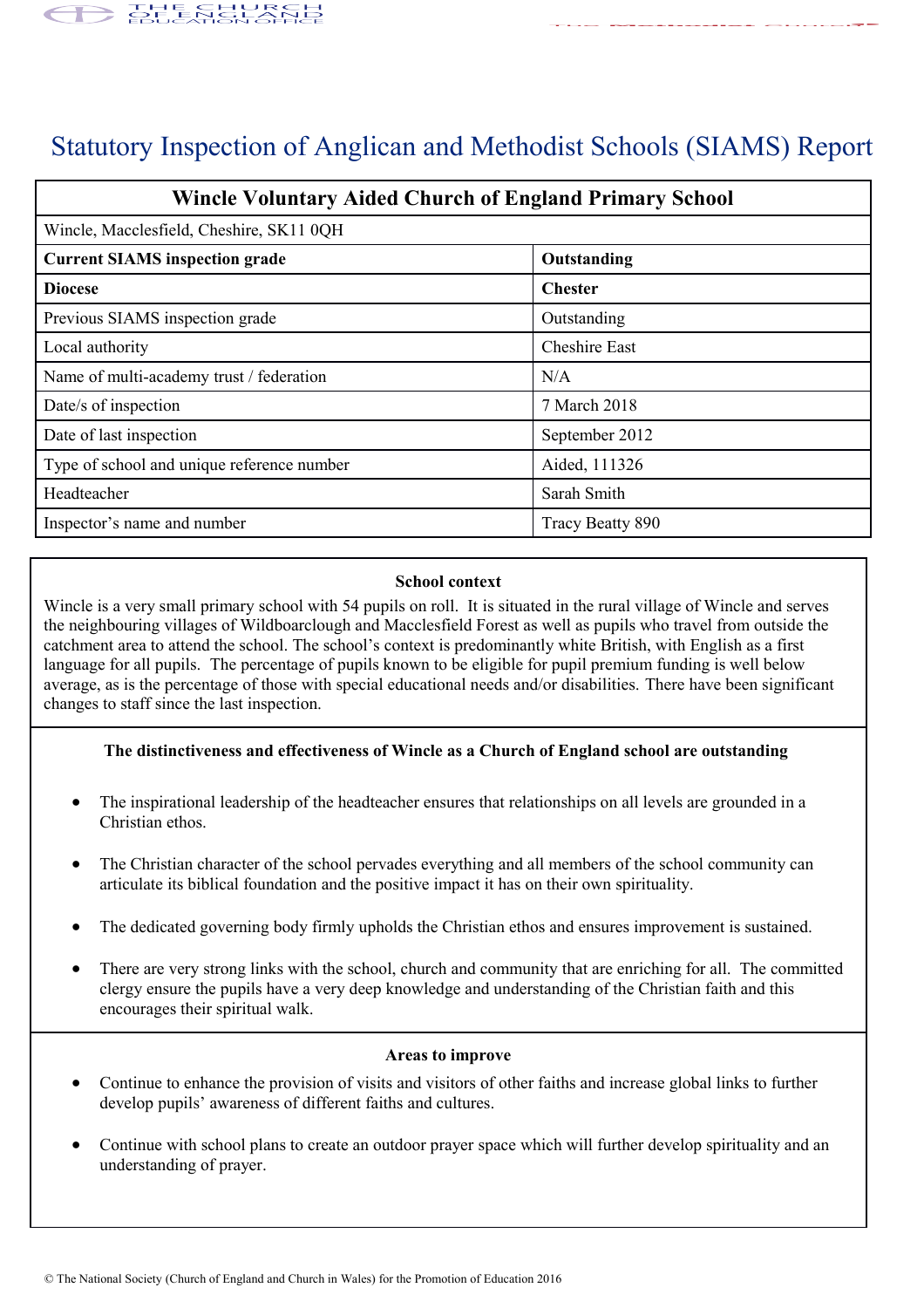# **The school, through its distinctive Christian character, is outstanding at meeting the needs of all learners**

The school's motto 'Shine like a star' is based on Philippians 2:15 and is the thread that runs through everything the school does. A governor described the vision as radiating God's love in everything the school does. It is applied to attitude to learning, the formation of relationships and character. It has a striking impact on the spiritual, moral, social and cultural (SMSC) development of every child which the pupils can readily articulate. The school mission statement and vision are proudly displayed on every piece of documentation as well as on the website and the school's social media page. However, the school is very forward facing and thus has set up a working party to revisit this. The school has invested time in exploring and developing its distinctiveness collectively. For instance the school community has explored what it means to 'shine' and each member of staff has chosen favourite Bible verses to display around the school. Pupils particularly like the affirmative verses that encourage them not to give up. For instance, pupils may say 'I'm tired' and Jesus says 'I will give you rest' (Matthew 11:28). There are scriptural words of encouragement in cupboards and even the cloakroom and these constantly remind pupils of the Christian ethos and God's love for them. One member of staff said, 'I feel blessed to work here. The compassion shown is second to none and I go home lifted every day.' Christian values are modelled by every member of staff 'which trickle down from the headteacher'. These values contribute to an atmosphere for learning where the potential of every pupil is fostered. Parents report on the impeccable hospitality shown to them by the kitchen staff, who were recently voted as 'everyday heroes'. Staff describe the support they receive as phenomenal, like a close-knit family. Parents claim their children are looked after by the dedicated staff as if they were their own. This emphasis on Christian values shapes attendance, which is above national average and pupil attainment is consistently among the highest in the county as a result of the unceasing focus on excellence.

Behaviour was observed as exemplary in worship, lessons and around school. All pupils insisted that no-one behaves badly because they are taught so well to live as Christians. All pupils show an exceptional level of courtesy and respect to one another. Care for each other is seen on every level along with a desire to give and serve one another. The school makes a virtue of being a small school in the way it has set up a support system of older pupils for young. Parents comment on the difference the school values make to behaviour exhibited at home. For instance, as they learn about humility, they are putting it into practice with their siblings. Parents are impressed by the level of empathy that has been developed in their children. This can be seen in their responses to issues in the news, often producing incredible ideas spurring them to action. Multicultural education has been a particular focus this year because of the school's unique context and has effectively instilled in pupils an understanding of difference and diversity.

# **The impact of collective worship on the school community is outstanding**

Collective worship is a highly valued and central part of school life. It is a well-planned, daily, inclusive act with a biblical focus that encourages pupils to embody the teachings of Jesus. For instance, a Year 5 pupil said, 'I am learning about humility which has made me ask myself if I am putting others first.' The pupil ethos group enthusiastically led the act of worship observed. They focused on delivering the story of Moses through drama and sang heartily to Christian songs from their recent 'I Sing Pop' project. They demonstrate that they are confident to plan and lead worship and assert all pupils regularly participate in saying prayers and choosing songs. They often volunteer to take part spontaneously. An understanding of the Anglican tradition is evident with the use of a structured liturgy and a worship table with candles, a cross and backcloth of Christian symbols. Pupils are able to explain the Trinity, which is also visually represented through the lighting of three candles. The headteacher explained that staff enjoy being creative in worship. The small number of pupils means they can sometimes be seated in a circle rather than rows, or use equipment and games. As a consequence of this inventive approach, pupils say worship is always uplifting and special. Prayer is highly valued at Wincle. The staff meet daily before school in the hall to pray for the school and each other. Their modelling of personal prayer has resulted in it being a natural response for pupils. They know traditional prayers and are confident to pray spontaneously in their own words. The school has put in a bid to create an outdoor prayer trail and sensory prayer garden to further develop spiritualty.

There are excellent links with the church. The vicar and curate are frequent visitors to the school, regularly leading child-focused worship. The school has also invited leaders of other faiths and charities to provide a rich variety of visitors. The curate runs a Christian after school club and assists in religious education (RE) lessons and ethos group. The experienced and well-loved vicar reinforced the views of parents on the tremendous difference the curate has made by cementing relationships and bringing families into church. Parents commend the way the clergy find vivid ways to help pupils understand the Bible and absorb its values, resulting in them spilling into the home. Parents feel the mystique about church has been removed and a warm welcome extended, bringing in people who previously would not have felt comfortable in a church building.